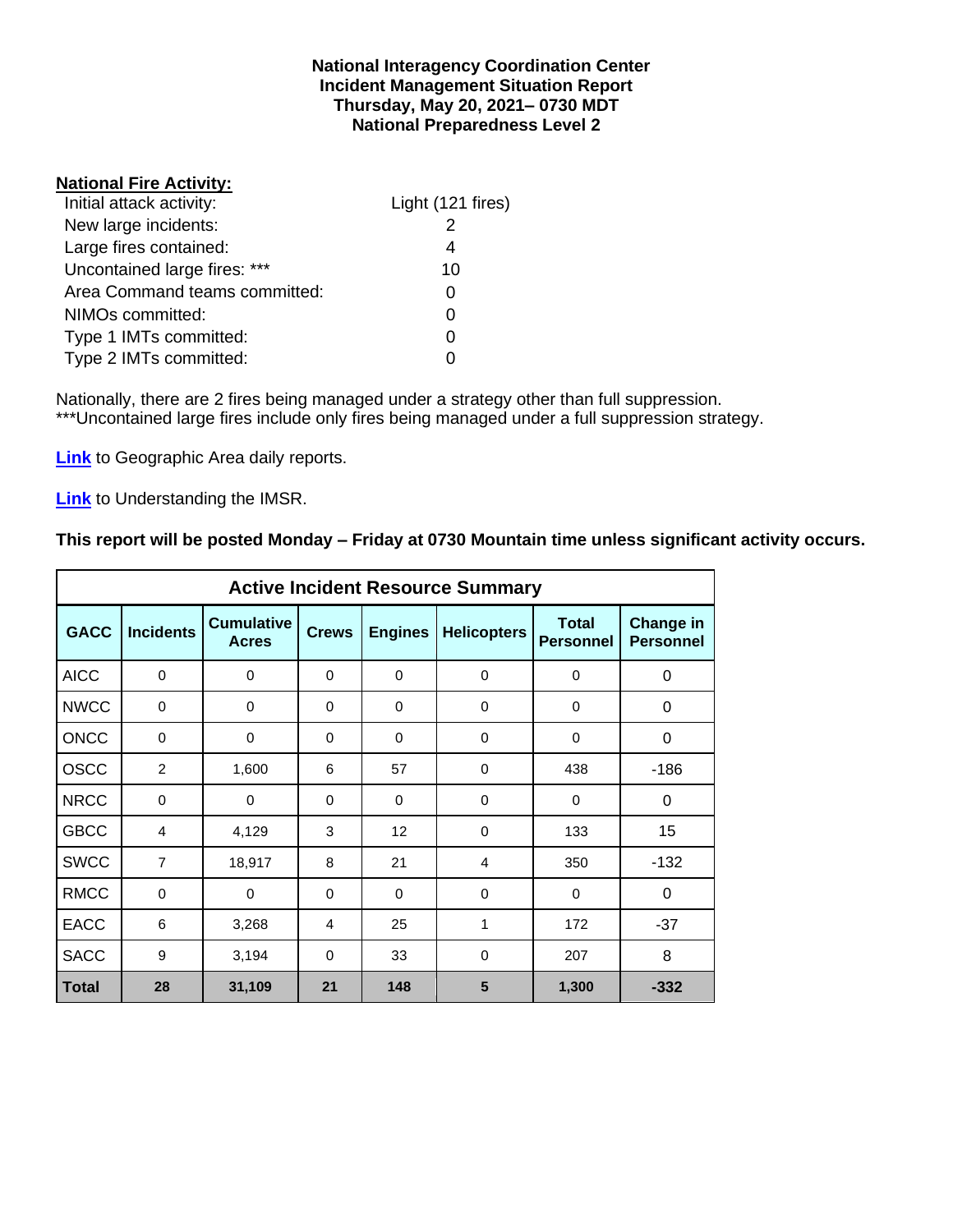| Southwest Area (PL 3)    |    |
|--------------------------|----|
| New fires:               | 10 |
| New large incidents:     |    |
| Uncontained large fires: |    |

**Tussock**, Phoenix District Office, BLM. Eight miles southwest of Crown King, AZ. Brush. Minimal fire behavior with smoldering. Communication infrastructure threatened. Area, road and trail closures in effect.

**Three Rivers**, Lincoln NF, USFS. Twelve miles northwest of Ruidoso, NM. Short grass and timber. Minimal fire behavior. Numerous structures threatened. Area and trail closures in effect. Reduction in acreage due to more accurate mapping.

**Warsaw**, Coronado NF, USFS. Twenty miles northwest of Nogales, AZ. Short grass and brush. Minimal fire behavior with smoldering.

**Cuervito**, Santa Fe NF, USFS. Ten miles east of Pecos, NM. Timber. Minimal fire behavior with creeping and smoldering.

**Doagy**, Gila NF, USFS. Previously reported incident. Forty-five miles northeast of Silver City, NM. Timber and grass. Moderate fire behavior with flanking, backing and smoldering. Last narrative report unless significant activity occurs.

| Incident Name       | Unit                                                                                                     | <b>Size</b> |        | $\%$ | Ctn/ | Est  | Personnel |       |          | <b>Resources</b> |             | <b>Strc</b> | \$\$       | Origin     |
|---------------------|----------------------------------------------------------------------------------------------------------|-------------|--------|------|------|------|-----------|-------|----------|------------------|-------------|-------------|------------|------------|
|                     |                                                                                                          | Acres       | Chge   |      | Comp |      | Total     | Chge  | Crw      | Eng              | <b>Heli</b> | Lost        | <b>CTD</b> | Own        |
| <b>Tussock</b>      | AZ-PHD                                                                                                   | 5,546       | 0      | 94   | Ctn  | 5/20 | 32        | $-30$ | $\Omega$ | 2                | 2           |             | 6.5M       | <b>BLM</b> |
| <b>Three Rivers</b> | NM-LNF                                                                                                   | 5,854       | $-119$ | 98   | Ctn  | 7/4  | 25        | 0     |          | $\overline{2}$   | $\Omega$    | 0           | 4.2M       | FS         |
| Warsaw              | AZ-CNF                                                                                                   | 950         | 0      | 80   | Ctn  | 5/21 | 97        | $-32$ | 3        | 3                |             |             | 495K       | FS         |
| Cuervito            | NM-SNF                                                                                                   | 1.300       | 0      | 68   | Ctn  | 5/25 | 60        | $-39$ |          | 3                | $\Omega$    |             | 775K       | FS         |
|                     | Large Fires Being Managed with a Strategy Other Than Full Suppression Without a Type 1 or 2 IMT Assigned |             |        |      |      |      |           |       |          |                  |             |             |            |            |
| Doagy               | NM-GNF                                                                                                   | 5,000       | 2.700  | 9    | Comp | 5/29 | 131       | 15    | 3        | 10               |             |             | 273K       | <b>FS</b>  |

## **Southern California Area (PL 2)**

| New fires:               | 19 |
|--------------------------|----|
| New large incidents:     |    |
| Uncontained large fires: |    |

**Palisades**, Los Angeles Fire Department. Six miles northwest of Santa Monica, CA. Brush and chaparral. Moderate fire behavior with creeping and smoldering. Numerous structures threatened. Trail closures in effect.

| <b>Incident Name</b> | Unit   | Size<br>Ctn/<br>$\overline{\phantom{0}}$<br>% |      |    | Personnel<br>Est |      | <b>Resources</b> |      |     | <b>Strc</b> | \$\$ | Origin |      |        |
|----------------------|--------|-----------------------------------------------|------|----|------------------|------|------------------|------|-----|-------------|------|--------|------|--------|
|                      |        | Acres                                         | Chge |    | Comp             |      | Total            | Chae | Crw | Ena         | Heli | ∟ost   | CTD  | Own    |
| Palisades            | CA-LFD | 158                                           |      | 66 | Ctn              | 5/22 | 410              | 186  | ∽   | 48          |      |        | 6.7M | CNTY I |

#### **Eastern Area (PL 3)**

| New fires:               | 36 |
|--------------------------|----|
| New large incidents:     |    |
| Uncontained large fires: |    |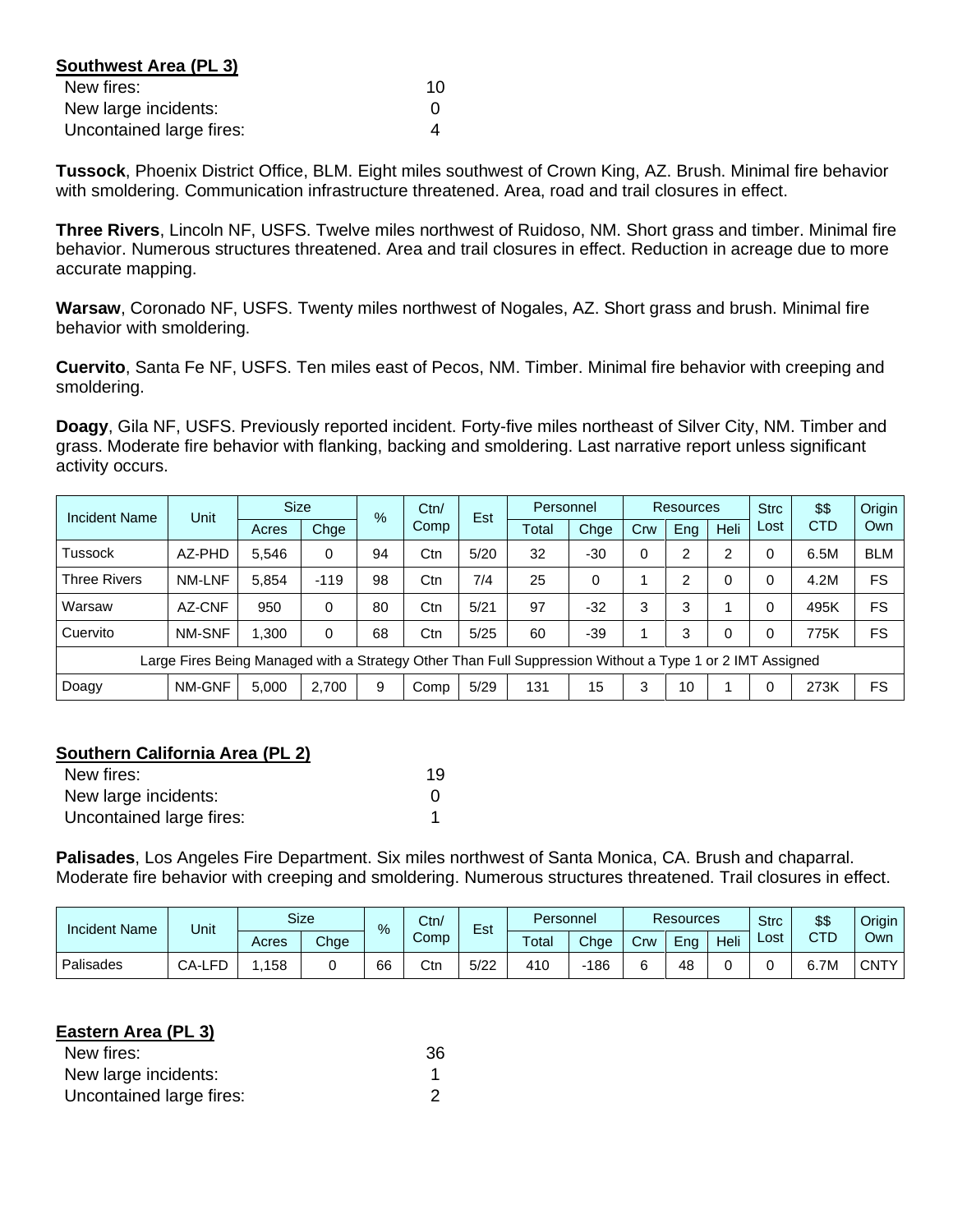**\* Bezhik**, Superior NF, USFS. Seventeen miles northwest of Ely, MN. Timber. Active fire behavior with running, torching and flanking. Structures and communication infrastructure threatened. Road closures in effect.

**East Mountain**, Massachusetts Bureau of Forest Fire Control. Two miles northeast of Williamstown, MA. Hardwood litter. Minimal fire behavior with smoldering and creeping.

| <b>Incident Name</b> | Unit          |       | <b>Size</b> | %   |      | Est  | Personnel |        | <b>Resources</b> |     |      | <b>Strc</b> | \$\$       | Origin    |
|----------------------|---------------|-------|-------------|-----|------|------|-----------|--------|------------------|-----|------|-------------|------------|-----------|
|                      |               | Acres | Chge        |     | Comp |      | Total     | Chge   | Crw              | Ena | Heli | Lost        | <b>CTD</b> | Own       |
| * Bezhik             | <b>MN-SUF</b> | 950   | $---$       | 10  | Ctn  | 5/25 | 120       | $---$  | 4                | 9   |      |             | 35K        | FS        |
| <b>East Mountain</b> | MA-MAS        | 947   | 0           | 75  | Ctn  | 5/21 | 8         | $-145$ |                  |     |      |             | 50K        | <b>ST</b> |
| <b>Ballanger</b>     | NJ-NJS        | 617   | 0           | 100 | Ctn  | $--$ | 22        | 22     |                  | 10  |      |             | 150K       | <b>ST</b> |
| Godfrey              | <b>MN-MNS</b> | 347   | $-453$      | 00  | Ctn  | $--$ | 2         | -38    |                  |     |      |             | 20K        | <b>ST</b> |

NJS – New Jersey Forest Fire Service MNS – Minnesota DNR

## **Great Basin Area (PL 1)**

| New fires:               |  |
|--------------------------|--|
| New large incidents:     |  |
| Uncontained large fires: |  |

**Cherrywood**, Nevada National Security Site, DOE. Twenty miles northeast of Beatty, NV. Grass, brush and timber. Active fire behavior with wind-driven runs, flanking and short-range spotting. Structures and communication infrastructure threatened.

**\* Bunker Peak**, Ely District Office, BLM. Thirty-five miles southeast of Caliente, NV. Brush and grass. Moderate fire behavior with creeping and smoldering.

**Four Mile**, Payette NF, USFS. Ten miles southwest of Yellow Pine, ID. Timber and brush. Minimal fire behavior with creeping and smoldering.

| <b>Incident Name</b> | Unit          |       | <b>Size</b><br>$\%$ |    | Ctn/<br>Est |      | Personnel |       |     | <b>Resources</b> |      | <b>Strc</b> | \$\$       | Origin     |
|----------------------|---------------|-------|---------------------|----|-------------|------|-----------|-------|-----|------------------|------|-------------|------------|------------|
|                      |               | Acres | Chge                |    | Comp        |      | Total     | Chge  | Crw | Eng              | Heli | Lost        | <b>CTD</b> | Own        |
| Cherrywood           | NV-NTE        | 3.000 | .300                |    | Ctn         | 5/25 | 47        |       |     |                  |      |             | 80K        | <b>DOE</b> |
| * Bunker Peak        | NV-ELD        | 300   | $---$               |    | Ctn         | 5/22 | 15        | $---$ |     |                  |      |             | 75K        | <b>BLM</b> |
| <b>Four Mile</b>     | <b>ID-PAF</b> | 803   | 0                   | 95 | Ctn         | 6/6  | 5         |       |     |                  |      |             | 16K        | FS         |

# **Southern Area (PL 1)**

| New fires:               | 26 |
|--------------------------|----|
| New large incidents:     |    |
| Uncontained large fires: |    |

| <b>Incident Name</b>                                                                                     | Unit          | <b>Size</b> |        | $\%$ | Ctn/<br>Est | Personnel |       |      | <b>Resources</b> |     | <b>Strc</b> | \$\$ | Origin     |           |
|----------------------------------------------------------------------------------------------------------|---------------|-------------|--------|------|-------------|-----------|-------|------|------------------|-----|-------------|------|------------|-----------|
|                                                                                                          |               | Acres       | Chge   |      | Comp        |           | Total | Chae | Crw              | Eng | Heli        | Lost | <b>CTD</b> | Own       |
| Large Fires Being Managed with a Strategy Other Than Full Suppression Without a Type 1 or 2 IMT Assigned |               |             |        |      |             |           |       |      |                  |     |             |      |            |           |
| Oscar Ashton                                                                                             | <b>FL-FLS</b> | 673         | $-20$  | 95   | Comp        | 5/21      | 17    | -9   |                  | 3   |             |      | 71K        | <b>ST</b> |
| Agricola RD 2                                                                                            | <b>FL-FLS</b> | 170         | $-130$ | 100  | Comp        | $---$     | 3     | -5   |                  |     |             |      | 5K         | <b>ST</b> |
| <b>Weeping Willow</b>                                                                                    | <b>FL-FLS</b> | .833        | 33     | 100  | Comp        | $---$     | 3     | -4   |                  |     |             |      | 10K        | <b>ST</b> |

FLS – Florida Forest Service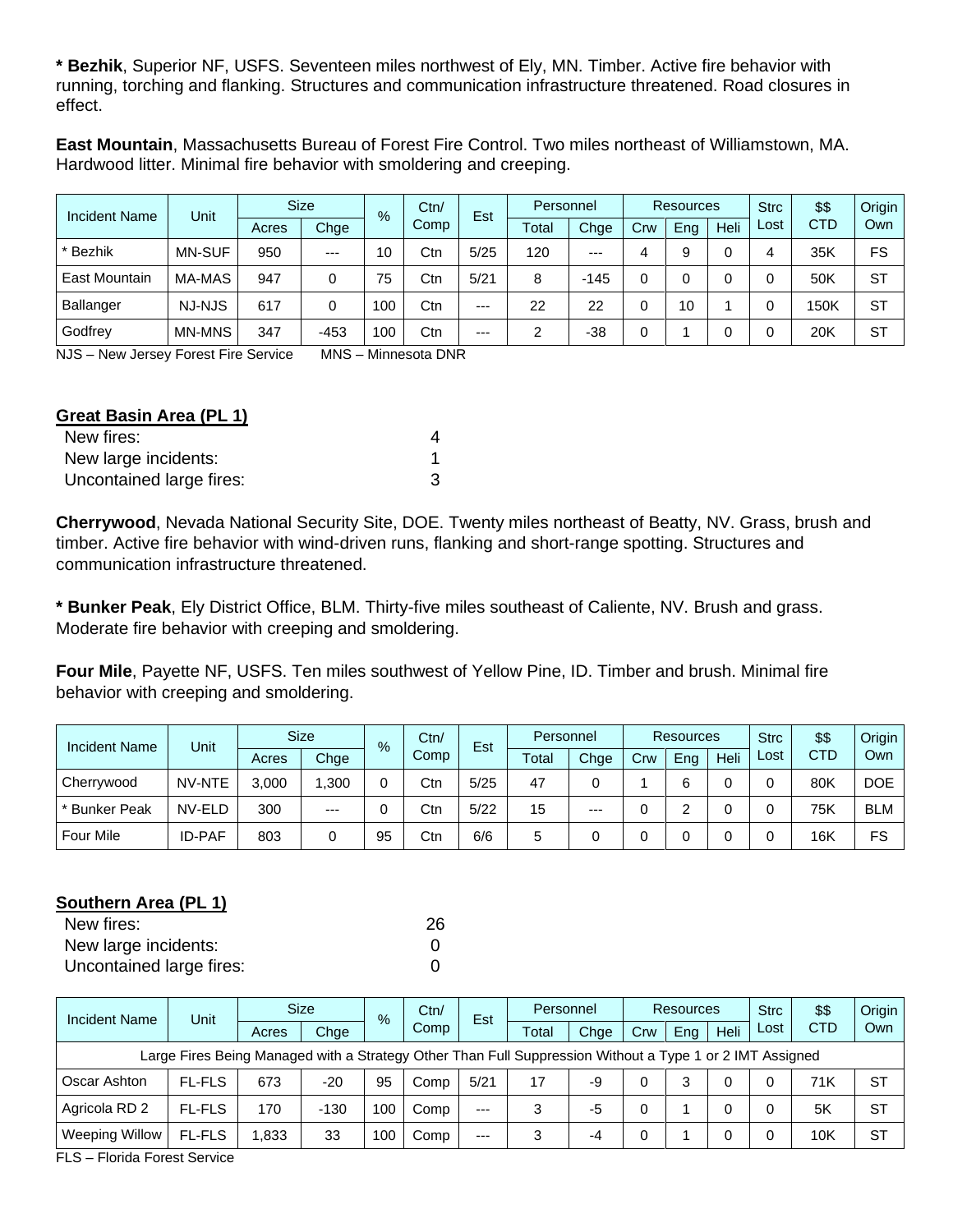| Area                     |              | <b>BIA</b>     | <b>BLM</b>       | <b>FWS</b>       | <b>NPS</b>       | ST/OT            | <b>USFS</b>      | <b>TOTAL</b>            |
|--------------------------|--------------|----------------|------------------|------------------|------------------|------------------|------------------|-------------------------|
| Alaska Area              | <b>FIRES</b> | $\mathbf 0$    | $\mathbf 0$      | $\mathbf 0$      | $\mathbf 0$      | 1                | 0                | 1                       |
|                          | <b>ACRES</b> | $\pmb{0}$      | $\overline{0}$   | $\mathbf 0$      | $\mathbf 0$      | $\overline{0}$   | $\pmb{0}$        | $\bf{0}$                |
| Northwest Area           | <b>FIRES</b> | 1              | $\mathbf 0$      | $\mathbf 0$      | $\mathbf 0$      | $\overline{4}$   | 1                | $6\phantom{a}$          |
|                          | <b>ACRES</b> | $\pmb{0}$      | $\mathbf 0$      | $\mathbf 0$      | $\mathbf 0$      | $\overline{4}$   | $\mathbf{1}$     | $5\phantom{.0}$         |
| Northern California Area | <b>FIRES</b> | $\mathbf 0$    | $\mathbf 0$      | $\mathbf 0$      | $\mathbf 0$      | 13               | $\overline{2}$   | 15                      |
|                          | <b>ACRES</b> | $\mathbf{0}$   | $\mathbf 0$      | $\mathbf 0$      | $\mathbf 0$      | 13               | 1                | 14                      |
|                          | <b>FIRES</b> | $\mathbf 0$    | $\mathbf{1}$     | $\mathbf 0$      | $\mathbf 0$      | 16               | $\overline{2}$   | 19                      |
| Southern California Area | <b>ACRES</b> | $\pmb{0}$      | $\overline{0}$   | $\mathbf 0$      | $\mathbf 0$      | 328              | $\boldsymbol{0}$ | 328                     |
| Northern Rockies Area    | <b>FIRES</b> | $\mathbf 0$    | $\mathbf 0$      | $\mathbf 0$      | $\mathbf 0$      | $\mathbf 1$      | $\overline{2}$   | $\mathbf{3}$            |
|                          | <b>ACRES</b> | $\pmb{0}$      | $\boldsymbol{0}$ | $\mathbf 0$      | $\boldsymbol{0}$ | $6\phantom{.}$   | 31               | 37                      |
| Great Basin Area         | <b>FIRES</b> | $\pmb{0}$      | 3                | $\mathbf 0$      | $\mathbf 0$      | $\mathbf{1}$     | $\mathbf 0$      | $\overline{\mathbf{4}}$ |
|                          | <b>ACRES</b> | $\mathbf 0$    | 304              | $\mathbf 0$      | $\boldsymbol{0}$ | $\mathbf{1}$     | $\mathbf{0}$     | 305                     |
| Southwest Area           | <b>FIRES</b> | $\mathbf{3}$   | 1                | $\boldsymbol{0}$ | $\mathbf 0$      | $\boldsymbol{0}$ | $\,6\,$          | 10                      |
|                          | <b>ACRES</b> | $\mathbf{1}$   | $5\phantom{.0}$  | $\mathbf 0$      | 125              | $\pmb{0}$        | 2,707            | 2,838                   |
| Rocky Mountain Area      | <b>FIRES</b> | $\mathbf 0$    | 1                | $\mathbf 0$      | $\mathbf 0$      | $\mathbf 0$      | $\mathbf 0$      | $\mathbf{1}$            |
|                          | <b>ACRES</b> | $\pmb{0}$      | $\overline{0}$   | $\mathbf 0$      | $\mathbf 0$      | $\overline{0}$   | $\mathbf{0}$     | $\mathbf 0$             |
| Eastern Area             | <b>FIRES</b> | $\overline{7}$ | $\mathbf 0$      | $\mathbf 0$      | $\mathbf{1}$     | 27               | $\mathbf{1}$     | 36                      |
|                          | <b>ACRES</b> | $\,6\,$        | $\mathbf 0$      | $\mathbf 0$      | $\mathbf 0$      | 145              | $\boldsymbol{0}$ | 151                     |
| Southern Area            | <b>FIRES</b> | $\mathbf 0$    | $\mathbf 0$      | $\mathbf 0$      | $\mathbf 0$      | 25               | $\mathbf{1}$     | 26                      |
|                          | <b>ACRES</b> | $\pmb{0}$      | $\mathbf 0$      | $\mathbf 0$      | $\boldsymbol{0}$ | 175              | 154              | 329                     |
| <b>TOTAL FIRES:</b>      |              | 11             | $6\phantom{1}$   | $\mathbf 0$      | 1                | 88               | 15               | 121                     |
| <b>TOTAL ACRES:</b>      |              | $\overline{7}$ | 309              | 0                | 125              | 672              | 2,894            | 4,008                   |

# **Fires and Acres Yesterday (by Protection):**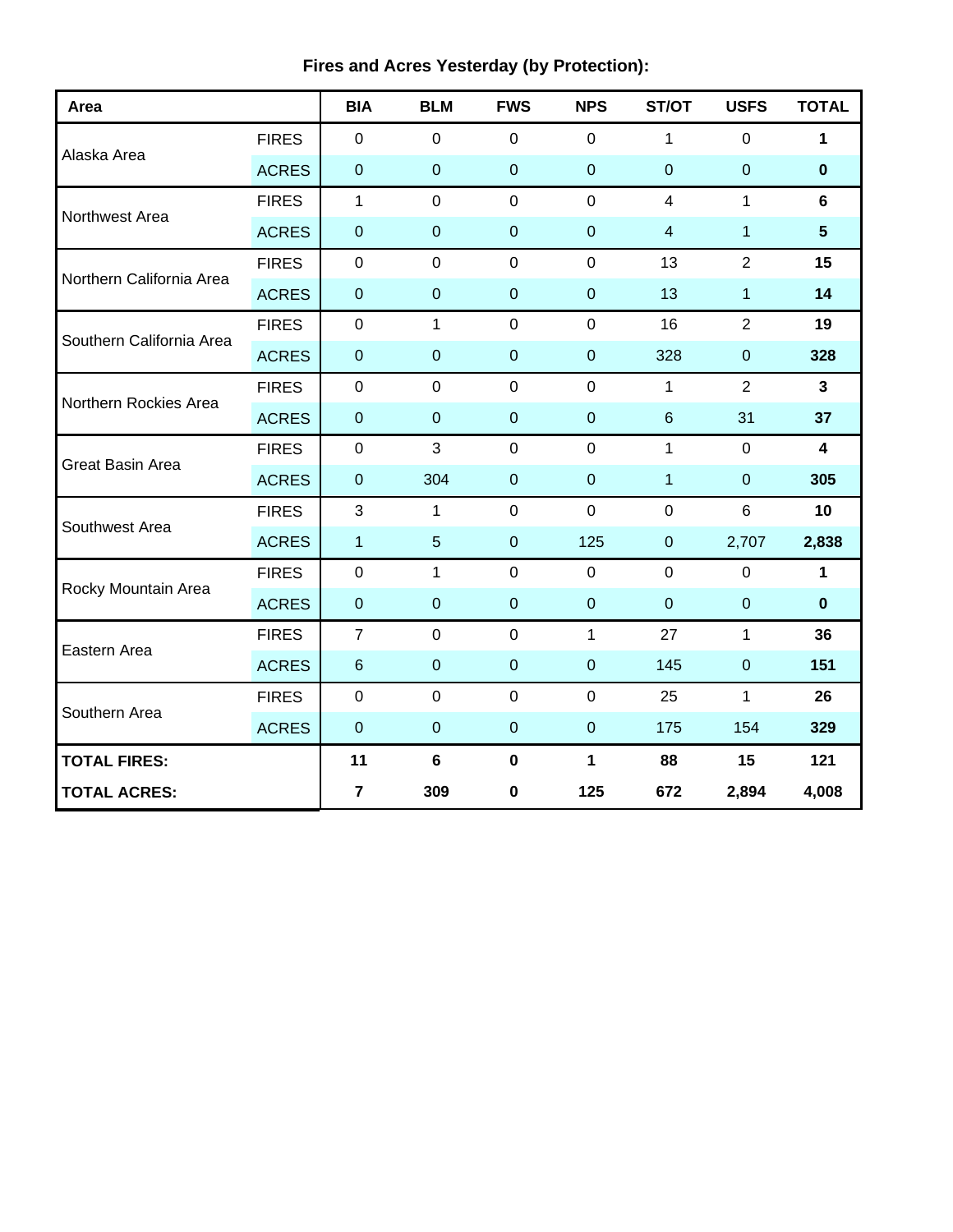**Fires and Acres Year-to-Date (by Protection):**

| Area                     |              | <b>BIA</b>     | <b>BLM</b>     | <b>FWS</b>       | <b>NPS</b>     | ST/OT   | <b>USFS</b> | <b>TOTAL</b> |
|--------------------------|--------------|----------------|----------------|------------------|----------------|---------|-------------|--------------|
| Alaska Area              | <b>FIRES</b> | $\overline{0}$ | $\overline{7}$ | $\mathbf 0$      | $\mathbf 0$    | 71      | 6           | 84           |
|                          | <b>ACRES</b> | $\mathbf 0$    | 1              | $\mathbf 0$      | $\mathbf 0$    | 49      | 3           | 54           |
| Northwest Area           | <b>FIRES</b> | 44             | 43             | 8                | $\mathbf 0$    | 460     | 39          | 594          |
|                          | <b>ACRES</b> | 200            | 172            | $\boldsymbol{9}$ | $\pmb{0}$      | 3,033   | 1,483       | 4,899        |
| Northern California Area | <b>FIRES</b> | $\overline{2}$ | $\overline{7}$ | $\overline{0}$   | 4              | 956     | 118         | 1,087        |
|                          | <b>ACRES</b> | $\overline{2}$ | $\mathbf 0$    | $\overline{0}$   | $\overline{0}$ | 2,750   | 222         | 2,974        |
| Southern California Area | <b>FIRES</b> | 6              | 41             | 1                | 4              | 1,262   | 139         | 1,453        |
|                          | <b>ACRES</b> | 25             | 2,966          | 1                | $\overline{7}$ | 8,354   | 1,405       | 12,758       |
| Northern Rockies Area    | <b>FIRES</b> | 584            | $\,8\,$        | $\overline{2}$   | $\mathbf{1}$   | 388     | 102         | 1,085        |
|                          | <b>ACRES</b> | 31,741         | 79             | 35               | 20             | 16,976  | 19,465      | 68,316       |
| Great Basin Area         | <b>FIRES</b> | 12             | 128            | $\mathbf{1}$     | 5              | 201     | 36          | 383          |
|                          | <b>ACRES</b> | 2,301          | 7,721          | $\overline{0}$   | $\overline{4}$ | 7,639   | 979         | 18,645       |
| Southwest Area           | <b>FIRES</b> | 252            | 65             | 5                | 8              | 200     | 223         | 753          |
|                          | <b>ACRES</b> | 11,253         | 7,652          | $\mathbf 0$      | 1,546          | 9,173   | 18,648      | 48,273       |
| Rocky Mountain Area      | <b>FIRES</b> | 61             | 19             | 4                | $\overline{4}$ | 138     | 31          | 257          |
|                          | <b>ACRES</b> | 2,141          | 37             | 1,256            | 307            | 70,551  | 2,778       | 77,071       |
| Eastern Area             | <b>FIRES</b> | 350            | $\mathbf 0$    | 18               | 10             | 5,169   | 285         | 5,832        |
|                          | <b>ACRES</b> | 12,324         | $\overline{0}$ | 13,273           | 536            | 24,370  | 14,674      | 65,177       |
| Southern Area            | <b>FIRES</b> | 369            | $\mathbf 0$    | 46               | 26             | 9,887   | 333         | 10,661       |
|                          | <b>ACRES</b> | 28,682         | $\mathbf 0$    | 10,338           | 6,298          | 206,069 | 25,640      | 277,028      |
| <b>TOTAL FIRES:</b>      |              | 1,680          | 318            | 85               | 62             | 18,732  | 1,312       | 22,189       |
| <b>TOTAL ACRES:</b>      |              | 88,670         | 18,628         | 24,913           | 8,718          | 348,966 | 85,301      | 575,199      |

| Ten Year Average Fires (2011 – 2020 as of today) | 19.848    |
|--------------------------------------------------|-----------|
| Ten Year Average Acres (2011 – 2020 as of today) | 1,009,396 |

**\*\*\*Changes in some agency YTD acres reflect more accurate mapping or reporting adjustments.** \*\*\*Additional wildfire information is available through the Geographic Areas at **<https://gacc.nifc.gov/>**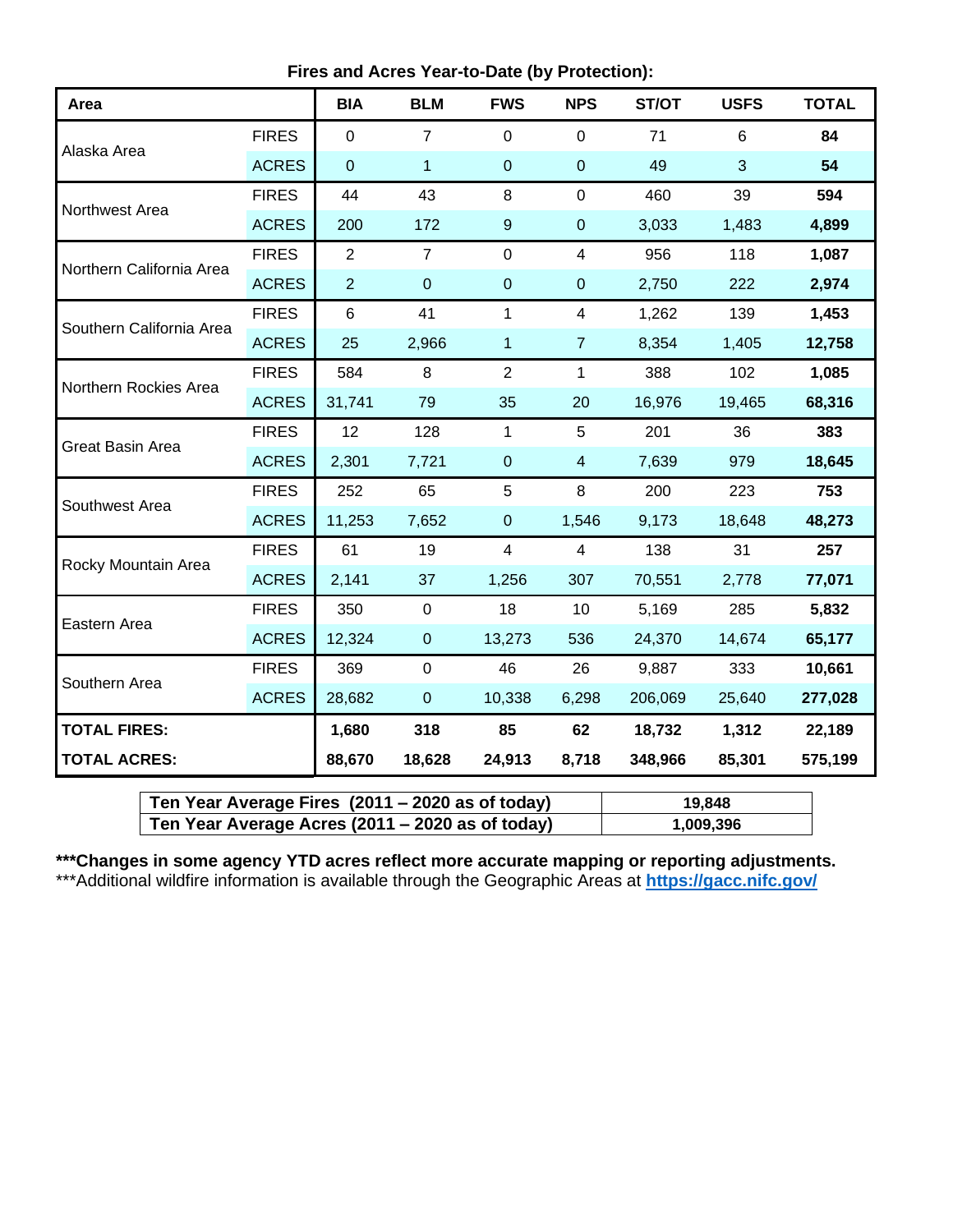# **Canadian Fires and Hectares**

| <b>PROVINCES</b>        | <b>FIRES</b><br><b>YESTERDAY</b> | <b>HECTARES</b><br>YESTERDAY | <b>FIRES</b><br>YEAR-TO-DATE | <b>HECTARES</b><br>YEAR-TO-<br><b>DATE</b> |
|-------------------------|----------------------------------|------------------------------|------------------------------|--------------------------------------------|
| <b>BRITISH COLUMBIA</b> | $\Omega$                         | 0                            | 0                            | $\Omega$                                   |
| <b>YUKON TERRITORY</b>  | 0                                | 0                            | 3                            | $\Omega$                                   |
| <b>ALBERTA</b>          | 4                                |                              | 318                          | 12,998                                     |
| NORTHWEST TERRITORY     | $\Omega$                         | $\Omega$                     | 0                            | $\Omega$                                   |
| <b>SASKATCHEWAN</b>     | 3                                | 937                          | 115                          | 6,529                                      |
| <b>MANITOBA</b>         | 8                                | 69,005                       | 71                           | 96,575                                     |
| <b>ONTARIO</b>          | 11                               | 15,372                       | 112                          | 16,847                                     |
| <b>QUEBEC</b>           | 8                                | 3                            | 198                          | 140                                        |
| <b>NEWFOUNDLAND</b>     | 0                                |                              | 13                           | 4                                          |
| <b>NEW BRUNSWICK</b>    |                                  |                              | 88                           | 173                                        |
| <b>NOVA SCOTIA</b>      | 1                                | 1                            | 65                           | 62                                         |
| PRINCE EDWARD ISLAND    | $\Omega$                         | 0                            | 1                            | 0                                          |
| <b>NATIONAL PARKS</b>   | 0                                | 0                            | 5                            | 30                                         |
| <b>TOTALS</b>           | 36                               | 85,320                       | 989                          | 133,358                                    |

\*1 Hectare = 2.47 Acres

**Predictive Services Discussion:** An upper low will move over the Great Basin with broad, deep troughing over the West today. Critical fire weather conditions will develop across the southern Great Basin and into the Southwest and West Slope of Colorado. Dry and breezy conditions are also expected in the Central Valley and surrounding foothills of California. Precipitation is likely over the northern Great Basin and much of the Pacific Northwest and Northern Rockies, including snow in the mountains and potentially down in the valleys at some locations. Rain will spread over the northern Plains into the Great Lakes with heavy rain remaining likely in far east Texas and Louisiana. Warm and dry conditions are expected across much of the South and Mid-Atlantic with high pressure aloft.

<http://www.predictiveservices.nifc.gov/outlooks/outlooks.htm>